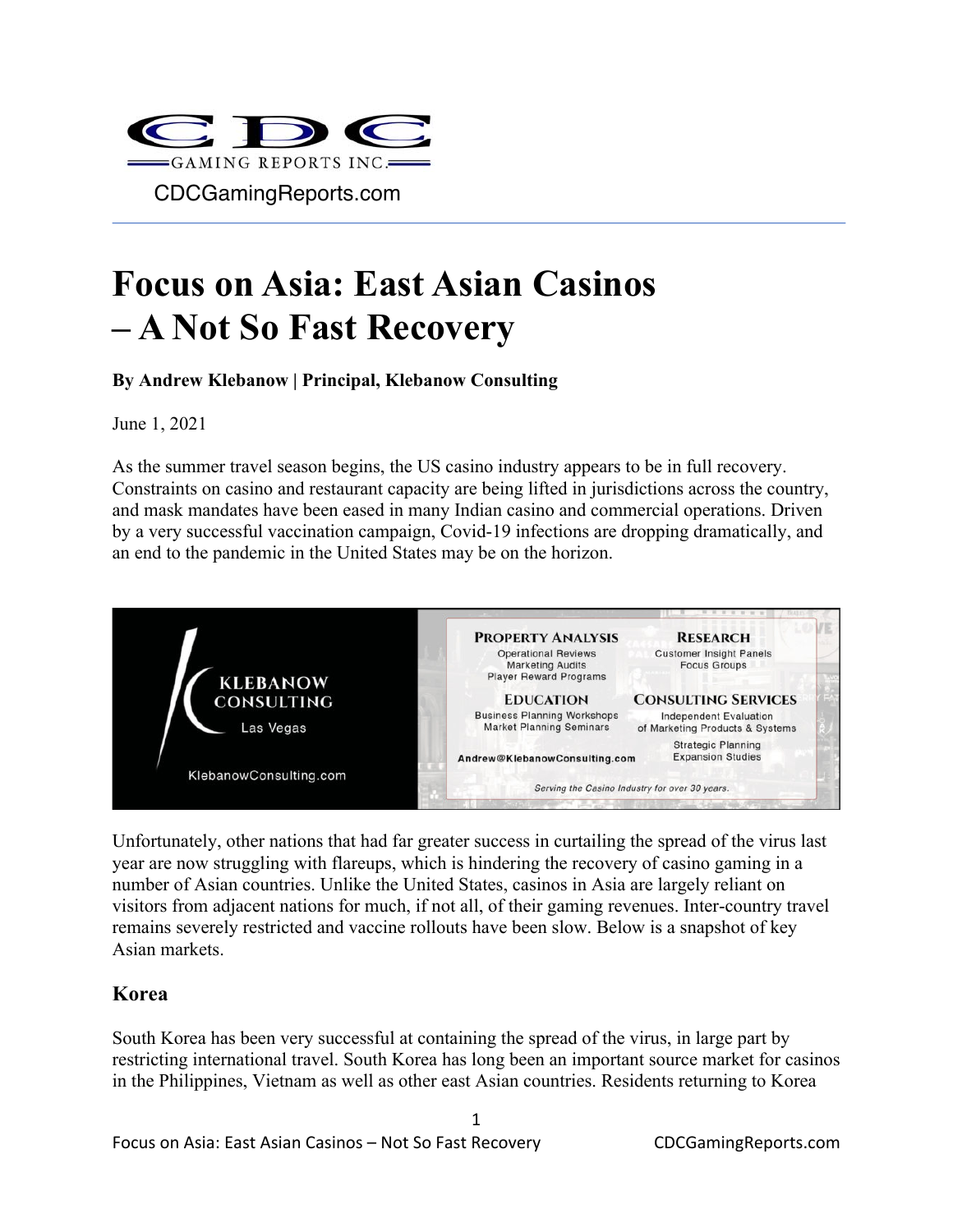and foreigners must submit to a mandatory 14-day quarantine. This has all but eliminated both inbound and outbound tourism travel.

Korea's 16 foreigner-only casinos are largely dependent on foreigners for their gaming revenue, particularly visitors from the Peoples Republic of China. The remaining visitation is from residents who possess foreign passports. As of May 26, Paradise Casino Seoul, Seven Luck Casino Seoul, and Paradise City Incheon were open. Of the eight casinos in Jeju, only the Paradise Casino Jeju and Landing Casino were operating; six other casinos remain closed. Despite a dearth of foreign visitors, Lotte Tourism Development is planning to open its LT Casino at Jeju Dream Tower this summer.

Kangwon Land Casino, the only casino where residents are permitted to gamble, has closed four times since the start of the pandemic. While currently open, visitation is down by over 50 percent, with approximately 2,000 visitors a day.

South Korea's vaccination efforts are moving slowly. To date, approximately 3.9 million residents, about 7.6 percent of the population, have received one vaccine dose. 1.9 million are fully vaccinated. One can expect continued restrictions on both inbound and outbound travel until vaccination rates increase substantially.

# **Philippines**

With a population of just over 110 million, 4.5 million residents have so far received at least one vaccine dose. The greatest concentration of vaccine recipients has been in the Nation Capital Region. This area remains under a General Community Quarantine with a daily curfew from 10:00pm to 5:00am, and all seniors are not allowed to be in public. Despite these restrictions, casinos have been permitted to open, albeit with strict limits on occupancy.

On May 31, the Philippine government lifted occupancy restrictions on 14 hotels in the NCR region to allow staycation holidays for residents. Included in this group were the hotels within Entertainment City. Casinos were only recently allowed to re-open after a government mandated shutdown in March.

International tourism travel is still prohibited. Only Filipinos returning from other countries, or those married to or who are parents to Filipinos are allowed to enter the country. All international travelers must abide by a strict 10-day quarantine in a designated quarantine hotel with testing on the seventh day. Even with a negative test, travelers must complete their initial quarantine followed by an additional 14-day quarantine in their homes.

### **Macau**

According to the Macau Health Bureau, 110,000 people have been fully vaccinated out of a total population of 657,000. Macau had previously opened its borders to residents of Guangdong province and a select number of other provinces in the PRC, and the city's tourism economy had shown signs of a solid recovery. Nevertheless, a recent flareup of infections in certain areas of Guangdong province forced Macau health authorities to impose new travel and quarantine restrictions.

2